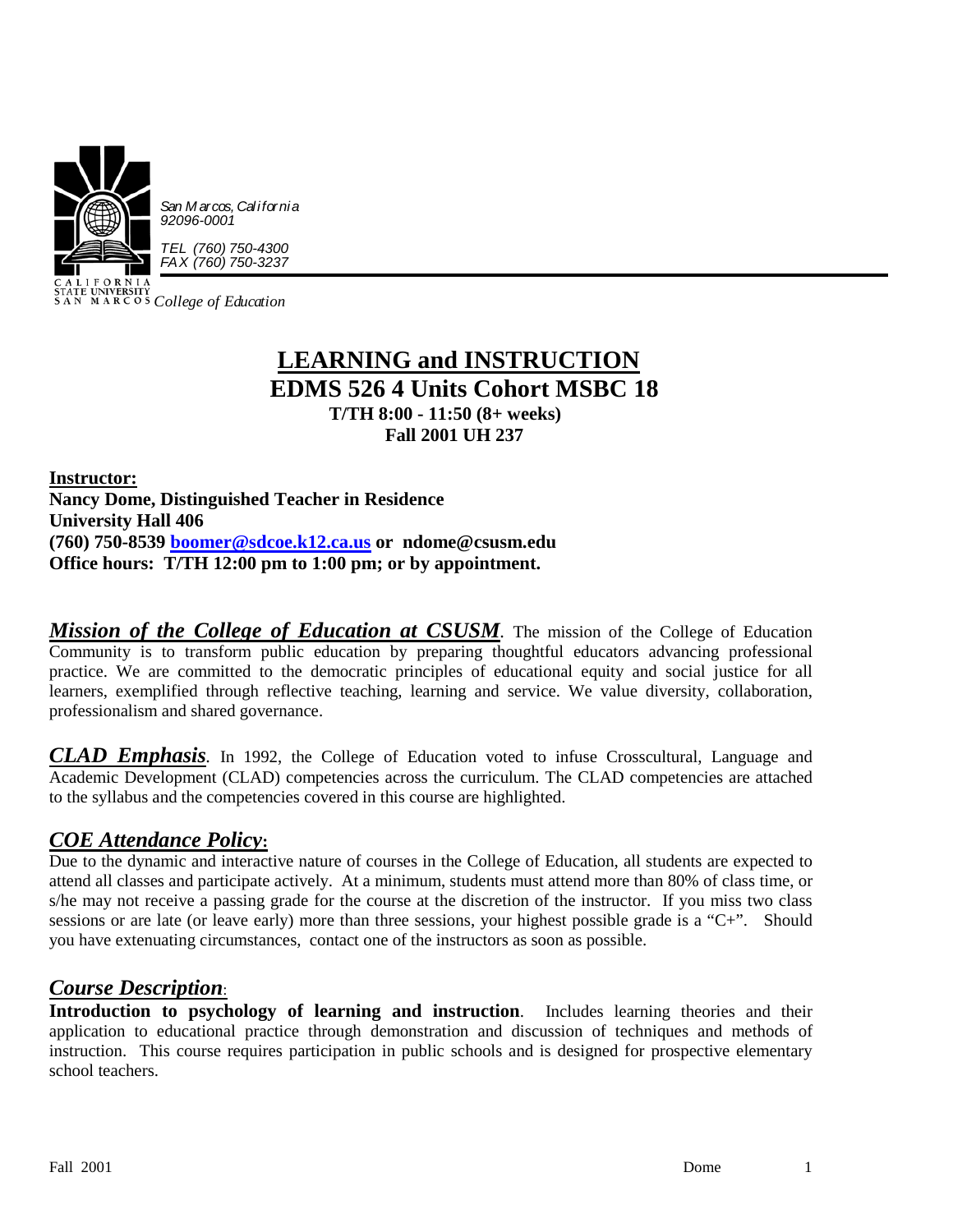## *Course Objectives:*

- Students will demonstrate writing effective (daily, weekly, unit) lesson plans that use SDAIE methodologies to accommodate diverse language and learning differences and that are linked to curriculum standards/frameworks and sequences of instruction.
- Students will interpret major learning theories through various applications in course assignments.
- Students will describe specific strategies for motivating students to perform toward academic excellence including psychological factors affecting first and second language development.<br>Student will conceptualize, organize and implement strategies which is
- Student will conceptualize, organize and implement strategies which result in multicultural/multilingual, democratic classroom environments that promote prejudice reduction and conflict resolution.
- Students will identify and analyze a variety of multicultural/multilingual learner centered instructional strategies including those that maximize comprehensible input, student interactions, and learning strategies for content and language development.
- Students will create assessment plans that are ability, age, language, and task appropriate.
- Students will develop strategies for becoming informed about learners including family , community, and learning styles.
- Students will articulate a personal philosophy in the form of a classroom plan including classroom organization, procedures, discipline and parent contact..

## *CLAD Competencies covered***:**

- Test 1, II, B1-(Language Structure and First-And Second-Language Development) Theories and Factors in L1 and L2 Language Development. Psychological factors affecting L1 and L2 Development.
- Test 2, I, A4-(Methodology of Bilingual, English Language Development and Content Instruction) The relationship between teacher expectations and student achievement.
- Test 2, I, C2-Classroom organization
- Test 2, II, A –(Theories and Methods for Instruction in and Through English) Teacher delivery for both English language development , and content instruction.
- Test 2, II, C –Approaches with a focus on content area instruction(SDAIE)
- Test 2, III, A & B-C-(Language and Content Area Assessment)-Purpose, Methods and State Mandates
- Test 2, III, D1, D2b, D2c, 3, E-Limitations of Assessment
- Test 3, II, A4-(Culture and Cultural Diversity) Manifestations of Culture:Learning about Students-Learning Styles
- Test 3, II, B & C-How teachers can learn about their students  $\&$  how teachers can use what they learn about their students(culturally responsive pedagogy)

Test 3, III, C & D-(Cultural Contact) The dynamics of prejudice and strategies for conflict resolution

## *COE Attendance Policy:*

**Due to the dynamic and interactive nature of courses in the College of Education, all students are expected to attend all classes and participate actively. At a minimum, students must attend more than 80% of class time, or s/he may not receive a passing grade for the course at the discretion of the instructor. If you miss two class sessions or are late (or leave early) more than three sessions, your highest possible grade is a "C+". Should you have extenuating circumstances, contact one of the instructors as soon as possible.**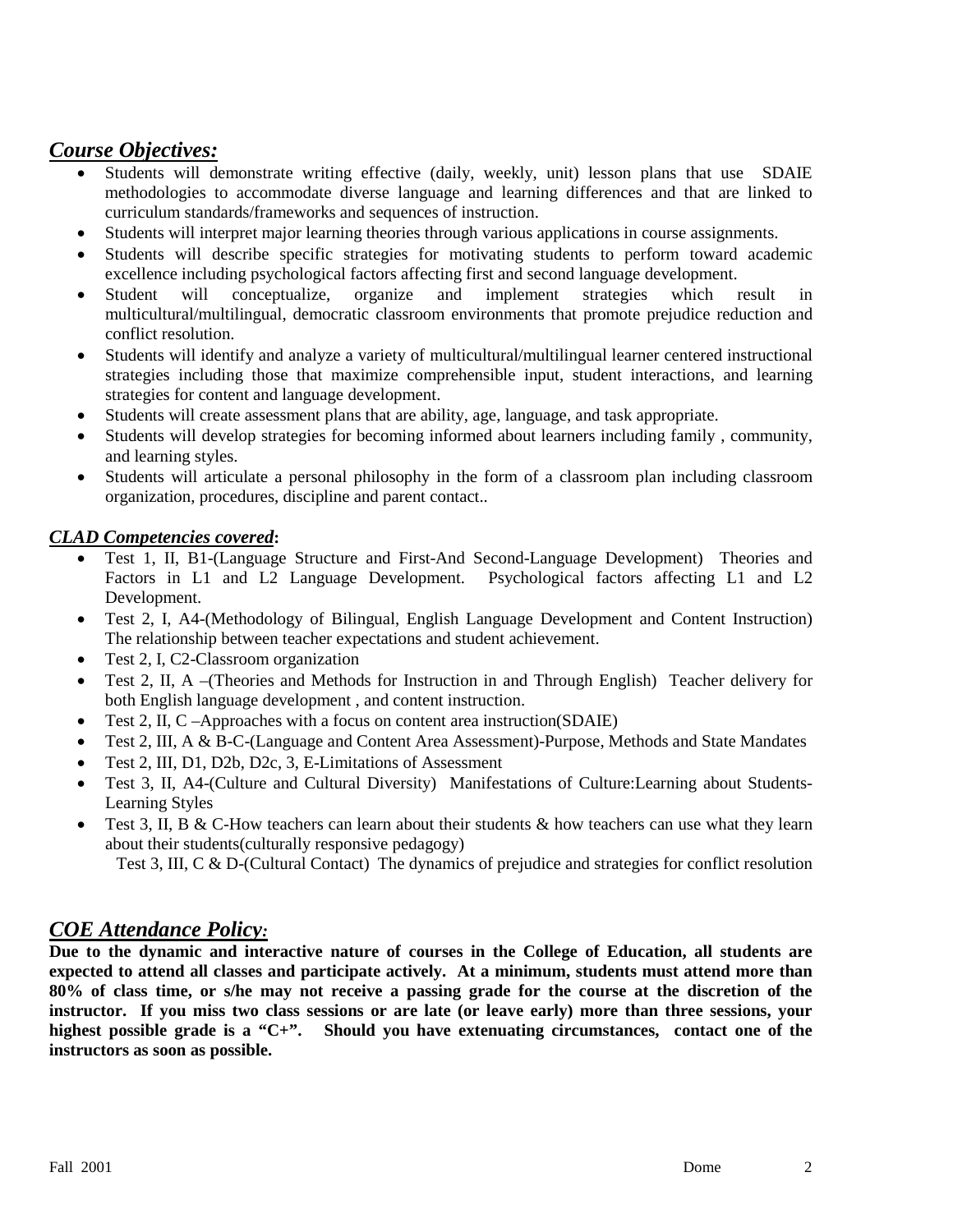# *REQUIRED TEXTS:*

*Readings in Learning and Instruction*. Second Edition. Edited by Francisco Rios and Janet McDaniel, Pearson Custom Publishing.

*Reclaiming Youth At Risk: Our Hope For the Future.* Brentro,Brokenleg and Van Bockern, National Educational Service.

*Classroom Teacher's Survival Guide.* Partin, Ronald, Merrill Prentice Hall.

## *COURSE REQUIREMENTS***:**

*NOTE: Details for all of these assignments will be explained and handed out in class within the next several weeks.* **All required work is expected to be on time.** 10% of an assignment grade will be deducted for each class meeting for which it is late. After three class meetings, the assignment will not be accepted.

**\*Hotlist: <http://www.kn.pacbell.com/wired/fil/pages/listsamplelna.html>** You will be able to find all content standards from this site.

### **Reflections and Preparation for Class (10%) Ongoing**

The nature of this class relies **heavily** on classroom dialogue. Therefore, attendance and preparation for class are essential. Written reflections and presentations designed to assess attendance in class and preparedness for the class will be due at the beginning of the designated class session. They will reflect on the previous class meeting and the readings assigned for that date. You are expected to take responsibility for your own learning. You benefit most from a class when you have completed the readings in advance and you attend all classes. In the case of a major illness, please contact one of the instructors when possible.

### **Cultural Plunge (20%) Due 9/4 & 9/11**

This component will help clear the lenses in which we view ourselves and others. It will consist of an articulated cultural identity and presentation; a cultural plunge and a personal reflection on experience.

### Field Observations (3 at 10% each = 30%) Due TDB

The value of this course rests in your ability to connect theories and principles presented in the course readings and class activities and observe them being applied (or not) in a real classroom. To facilitate this, you are required to turn in 3 reflections which describe observations conducted at your field placement site. We will be discussing the California Standards for the Teaching Profession in class. Your observations will collect evidence of these standards in your field placement classrooms. As beginning teachers, you will be expected to show evidence of these practices in your own teaching. In the narrative, highlight key observations, connect these to class readings and discussions, provide your own assessment of what works (and what doesn't) in the class and how you might do things similarly/differently in your own classroom.

### **Create a Classroom (10%) Due 9/27**

You will be asked to design your own plan for classroom climate. This is your opportunity to plan out a classroom of your own. It will involve developing goals for classroom discipline, procedures, teaching philosophy, a parent letter, and a classroom map.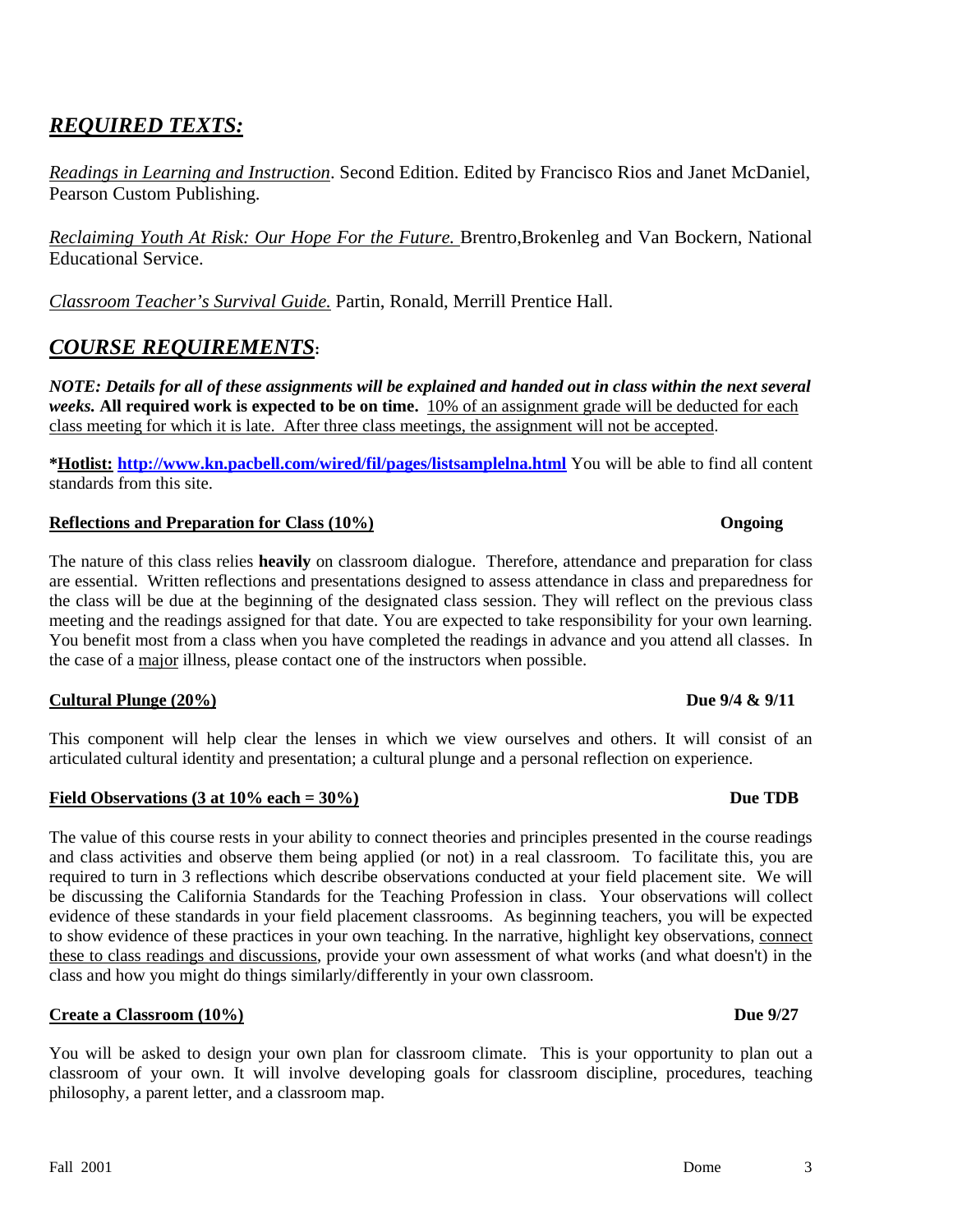### **Unit Plan (30%) Due 10/16**

An interdisciplinary unit plan will be completed as a group project with a partner. This unit plan will be specific to a grade level, incorporate a theme and will reflect your knowledge of lesson design and organization, as well as content standards in language arts and math with an art emphasis. This is a culminating project and should reflect and refer to our class discussions, your reading, and classroom observations. Your group will be presenting your unit during our last class meeting.

## **Lesson Plan and Presentation (10 %)** Due 9/20-10/9

Create a meaningful, engaging lesson plan that you can potentially use to facilitate your own students' learning. The detailed lesson can be taken from the three week unit plan that you are required to complete.

## **Professional Portfolio (10 %) Due 10/16**

Develop a professional portfolio that includes a resume, credential information, samples of lesson plans, letters of recommendation, and any other applicable material. This portfolio will greatly assist you in the hiring process. The portfolio can be turned in anytime throughout the semester.

## **Reading Logs and Discussions (5%) Due Ongoing**

Written responses to *Reclaiming Youth At Risk* will be due at the designated class session. The log will consist of thoughtful reflection, reaction and possible application of the assigned reading and should be no longer than one page in length. Be prepared to discuss implications of readings in class sessions.

# **Grading Criteria**

In addition to criteria specific to the assignment, all written assignments listed above will also be evaluated based on the following criteria:

### **NOTE: Please be sure to read assignment descriptions before doing assignment and contact the instructor if you have any questions**!!

**Accuracy**: Doesn't distort the truth/reality and is "on-target" for the assignment as given**.**

**Clarity:** Written in style that is clear and understandable**. (Double space and 12 Font)**

**Comprehensive yet succinct:** Complete in its discussion of the central issues in a concise, crisp way.

**Insightful:** Shows that the observer/writer has reflected on what has been observed and has begun to analyze those reflections**.**

**Overall Impression:** Reader's overall impression of the paper**. Connected:** Connects observations to own experience/thoughts/feelings to class discussions/readings**.**

# *GRADING SCALE*

**Total = 125 points**

| A     | 120-125 | $C+$         | 95-99    |
|-------|---------|--------------|----------|
| $A -$ | 115-119 | C            | 90-94    |
| $B+$  | 110-114 | $\mathbf{C}$ | 85-89    |
| B     | 105-109 | D            | 76-84    |
| в.    | 100-104 | F            | $0 - 75$ |
|       |         |              |          |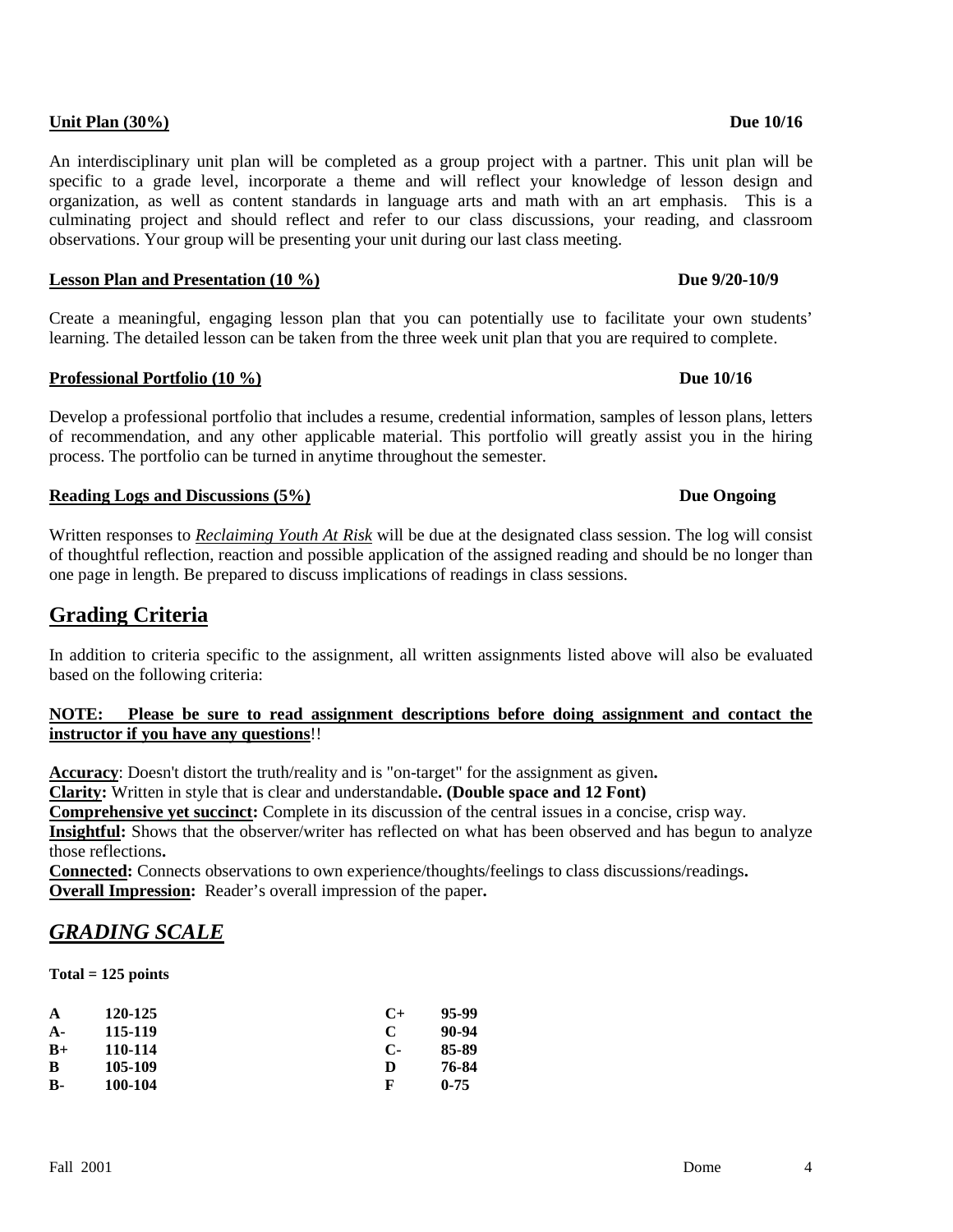# **TENTATIVE COURSE SCHEDULE: Cohort MSBC 4**

**R = Rios, McDaniel.** *Readings in Learning and Instruction* **Reclaiming = Brendtro, Larry…** *Reclaiming Youth At Risk* **SG = Partin, Ronald.** *Classroom Teacher's Survival Guide*

|                         | <b>Session/Date</b> | <b>Topic</b>                              | <b>Assignment</b>                  | <b>Assignment Due</b>                        |
|-------------------------|---------------------|-------------------------------------------|------------------------------------|----------------------------------------------|
| $\mathbf{1}$            | 8/23                | <b>Course introduction/Hotlist</b>        | R I:2                              |                                              |
|                         |                     | <b>Icebreaker</b>                         | <b>R</b> III:9                     |                                              |
|                         |                     | <b>Content Standards</b>                  | SG Ch 2                            |                                              |
|                         |                     | <b>CA Standards for Teachers</b>          | <b>Reflection</b>                  |                                              |
|                         |                     | <b>Video: Freedom Writers</b>             | <b>Cultural Plunge</b>             |                                              |
| $\boldsymbol{2}$        | 8/28                | <b>Cognitive Development</b>              | $R$ I:3                            | <b>RI:2 Presentation</b>                     |
|                         |                     | <b>Teaching Content</b>                   | $R$ I:5                            | <b>R III:9 Presentation</b>                  |
|                         |                     | <b>UP/LP Brainstorm</b>                   | <b>Reclaiming 1-14</b>             | <b>Reflection</b>                            |
|                         |                     | <b>Observations Discussion</b>            |                                    | <b>SG Ch 3 resource</b>                      |
|                         |                     | <b>Cultural Plunge Discussion</b>         |                                    |                                              |
| 3                       | 8/30                | <b>Individual Variability</b>             | $Ri$ : 6                           | <b>RI:3 Presentation</b>                     |
|                         |                     | <b>Personal &amp; Interpersonal Growt</b> | <b>R</b> II:6                      | <b>RI:5 Presentation</b>                     |
|                         |                     | <b>Reclaiming  Discussion</b>             | <b>Reflection</b>                  | <b>Reading Log 1-14</b>                      |
|                         |                     | <b>Inspiration Demo</b>                   | <b>Reclaiming 15-34</b>            |                                              |
| $\overline{\mathbf{4}}$ | 9/4                 | <b>Environment and Behavior</b>           | R I:7                              | <b>R</b> I:6 Presentation                    |
|                         |                     | <b>Personality Factors</b>                | R <sub>1:8</sub>                   | <b>R II:6 Presentation</b>                   |
|                         |                     | <b>Reclaiming  Discussion</b>             |                                    | <b>Observation Prep Reading Log 15-34</b>    |
|                         |                     | <b>Cultural Plunge Presentation</b>       | SG Ch <sub>1</sub>                 | <b>Reflection</b>                            |
|                         |                     |                                           |                                    | <b>Cultural Plunge</b>                       |
| 5                       | 9/6                 | <b>Thinking, Remembering and</b>          | <b>RI:10</b>                       | <b>RI:7 Presentation</b>                     |
|                         |                     | <b>Problem Solving</b>                    | <b>RII:5</b>                       | <b>R</b> I:8 Presentation                    |
|                         |                     | <b>Social Learning</b>                    | <b>Reflection</b>                  | <b>Observation #1</b>                        |
|                         |                     | <b>Create a Classroom Discussion</b>      |                                    |                                              |
| 6                       | 9/11                | <b>Leading Learning-Oriented</b>          | $R$ III:3                          | <b>R</b> I:10 Presentation                   |
|                         |                     | <b>Classrooms</b>                         | $R$ IV:3                           | <b>R II:5 Presentation</b>                   |
|                         |                     | <b>Styles and Strategies</b>              | SG Ch 4 (UP)                       | <b>Reflection</b>                            |
|                         |                     | <b>Observation #2 Reminder</b>            | <b>Reclaiming 43-60</b>            | <b>Cultural Plunge</b>                       |
|                         |                     | <b>Cultural Plunge Presentation</b>       | <b>Observation Prep</b>            |                                              |
| $\overline{7}$          | 9/13                | <b>Reclaiming Discussion</b>              | <b>Reflection</b>                  | <b>R III:3 Presentation</b>                  |
|                         |                     | <b>The Home and Community</b>             | $R$ IV:5                           | <b>RIV:3 Presentation</b>                    |
|                         |                     | <b>Context</b>                            | R V:7                              | <b>Reading Log 43-60</b>                     |
|                         |                     | <b>Planning and Conducting</b>            |                                    | <b>Observation #2</b>                        |
|                         |                     | <b>Cooperative Activities</b>             |                                    |                                              |
|                         |                     | <b>Unit Plan Session</b>                  |                                    |                                              |
| 8                       | 9/18                | <b>Multiple Methods and</b>               |                                    | <b>Portfolio Content R IV:5 Presentation</b> |
|                         |                     | <b>Modifications for Diversity</b>        |                                    | <b>Observation Prep R V:7 Presentation</b>   |
|                         |                     | <b>Language and Content Area</b>          | <b>Reclaiming 69-90 Reflection</b> |                                              |
|                         |                     | <b>Assessment</b>                         |                                    |                                              |
|                         |                     | <b>Observation #3 Reminder</b>            |                                    |                                              |
|                         |                     |                                           |                                    |                                              |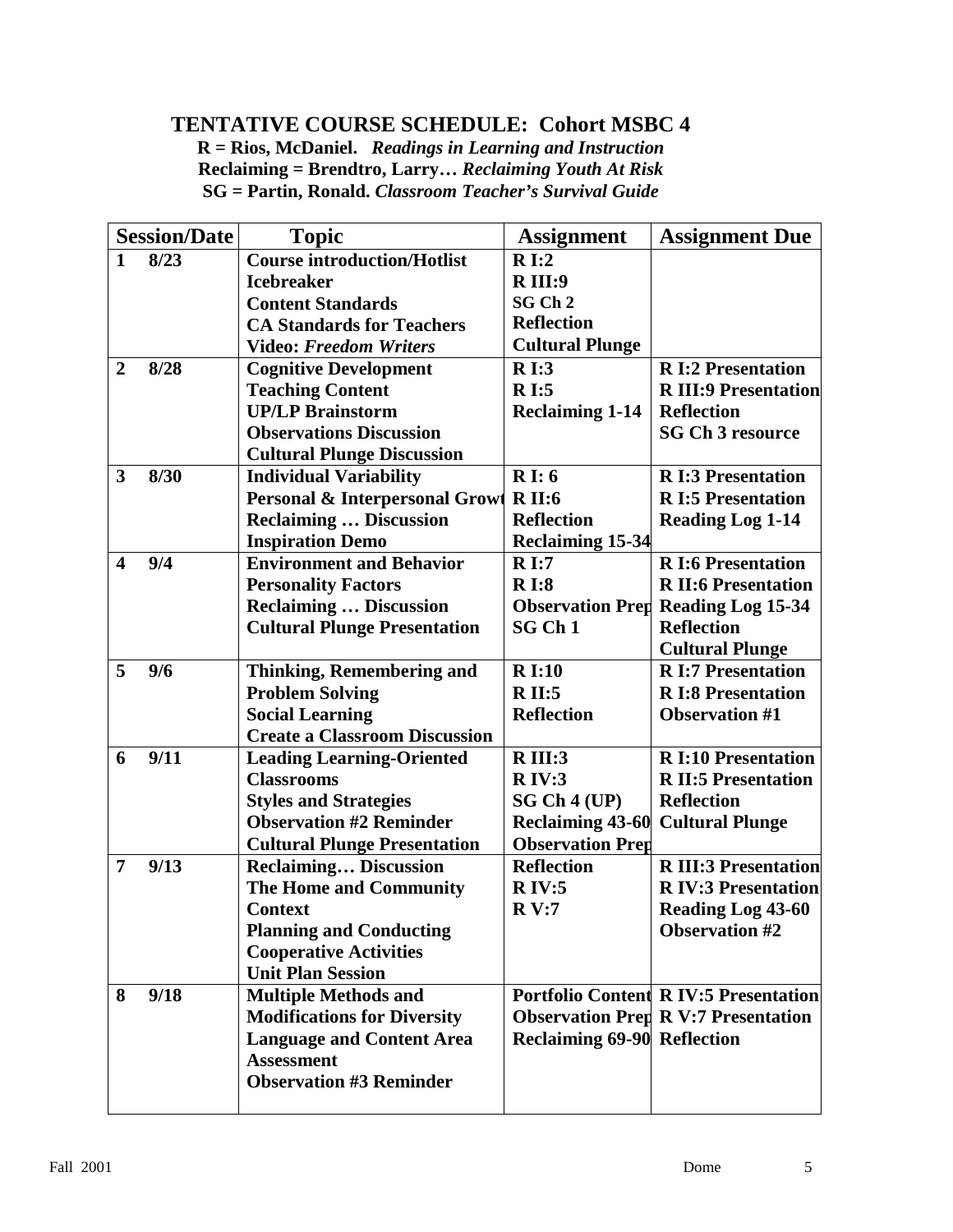| 9<br>9/20   | <b>Reclaiming Discussion</b>         | <b>Reflection</b>     | <b>Reading Log 69-90</b>                                    |
|-------------|--------------------------------------|-----------------------|-------------------------------------------------------------|
|             | <b>Portfolio Development</b>         |                       | <b>Portfolio contents</b>                                   |
|             | <b>Lesson Plan Presentations</b>     |                       | <b>Observation #3</b>                                       |
|             |                                      |                       |                                                             |
| $10 \t9/25$ | <b>Group Work – Create A Class</b>   | Reclaiming91-131      |                                                             |
|             | & Unit Plan Session                  | <b>SG Pgs. 14-17</b>  |                                                             |
| 9/27<br>11  | <b>Reclaiming Discussion</b>         | <b>Lesson Plan</b>    | <b>Reflection</b>                                           |
|             | <b>Lesson Plan Presentations</b>     | <b>Reflection</b>     | <b>Reading Log 91-131</b>                                   |
|             |                                      |                       | <b>Create a Classroom</b>                                   |
| 12 10/2     | <b>Lesson Plan Presentations</b>     |                       | <b>Reflection</b>                                           |
|             |                                      |                       | <b>Lesson Plan</b>                                          |
| 10/4<br>13  | <b>Lesson Plan Presentations</b>     | <b>Reflection</b>     | <b>Lesson Plan</b>                                          |
|             |                                      |                       | <b>Reflection</b>                                           |
| 14 10/9     | <b>Escondido Center for the Arts</b> | <b>Overall Course</b> |                                                             |
|             | Trip                                 | <b>Reflection</b>     |                                                             |
|             |                                      |                       |                                                             |
| 15 10/11    | <b>Group Work – Final Prep for</b>   |                       |                                                             |
|             | <b>Unit Plan Presentations</b>       |                       |                                                             |
| 16.1016     | $CONCD$ a till a tilangum            |                       | $\mathbf{H} \cdot \mathbf{H}$ $\mathbf{H} \cdot \mathbf{H}$ |

| 10/16<br>-16 | <b>CONGRATULATIONS!!!!</b>     | Unit Plan and               |
|--------------|--------------------------------|-----------------------------|
|              | <b>Unit Plan Presentations</b> | <b>Presentation</b>         |
|              |                                | <b>Reflection from 10/4</b> |
|              |                                | <b>Overall Reflection</b>   |
|              |                                | <b>Portfolio Check</b>      |